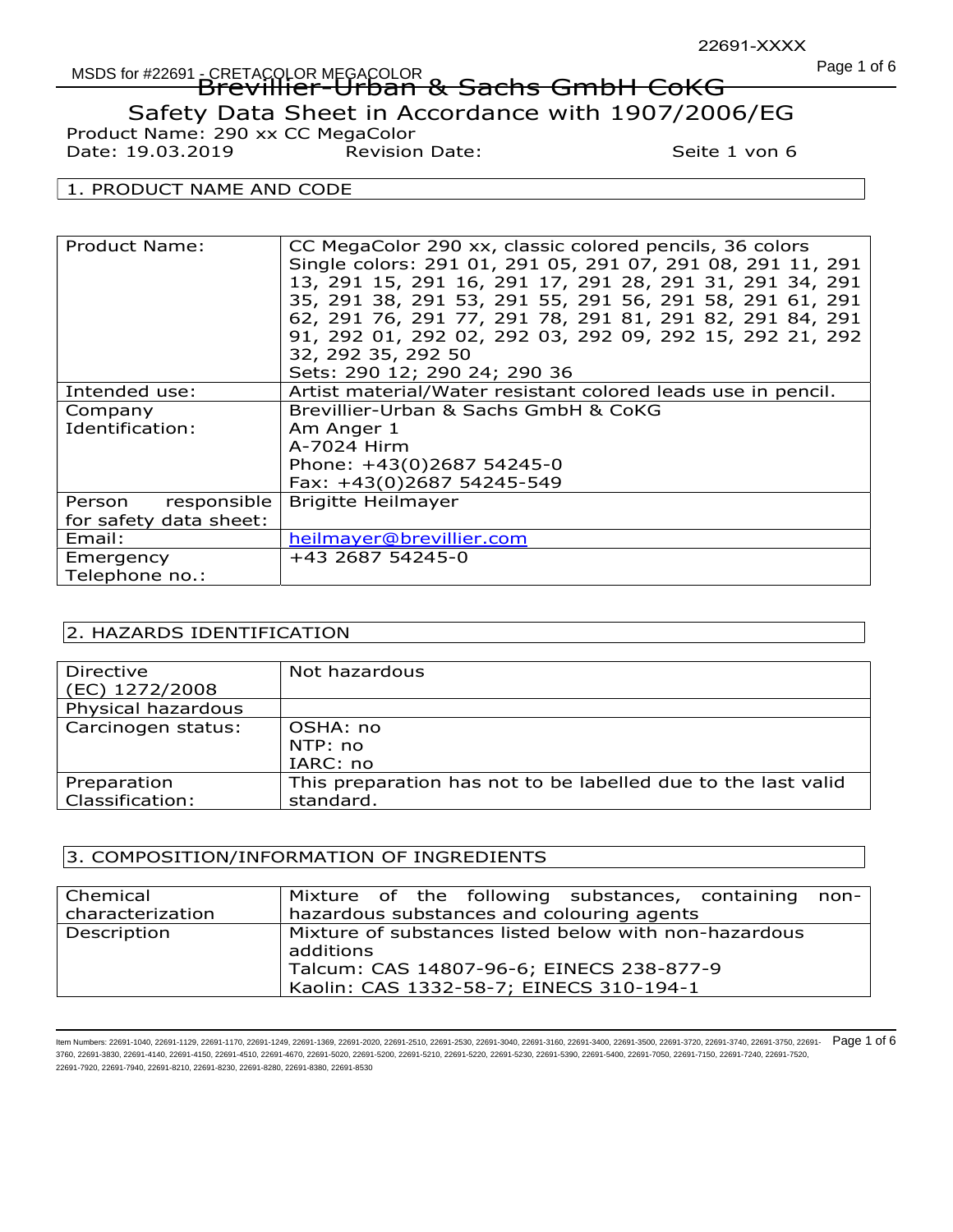|                                   | MSDS for #22691 - CRETACOLOR MEGACOLOR<br>Brevillier-Urban & Sachs GmbH CoKG                                                                                                                                                                                                                                                                                                                                                                                                                                                                                                                                                                                                                                                                                                                                                                                                                                                                                                                                                                                                                                                                                                                                                                                                                           |               | Page 2 of 6 |
|-----------------------------------|--------------------------------------------------------------------------------------------------------------------------------------------------------------------------------------------------------------------------------------------------------------------------------------------------------------------------------------------------------------------------------------------------------------------------------------------------------------------------------------------------------------------------------------------------------------------------------------------------------------------------------------------------------------------------------------------------------------------------------------------------------------------------------------------------------------------------------------------------------------------------------------------------------------------------------------------------------------------------------------------------------------------------------------------------------------------------------------------------------------------------------------------------------------------------------------------------------------------------------------------------------------------------------------------------------|---------------|-------------|
|                                   | Safety Data Sheet in Accordance with 1907/2006/EG                                                                                                                                                                                                                                                                                                                                                                                                                                                                                                                                                                                                                                                                                                                                                                                                                                                                                                                                                                                                                                                                                                                                                                                                                                                      |               |             |
| Product Name: 290 xx CC MegaColor |                                                                                                                                                                                                                                                                                                                                                                                                                                                                                                                                                                                                                                                                                                                                                                                                                                                                                                                                                                                                                                                                                                                                                                                                                                                                                                        |               |             |
| Date: 19.03.2019                  | <b>Revision Date:</b>                                                                                                                                                                                                                                                                                                                                                                                                                                                                                                                                                                                                                                                                                                                                                                                                                                                                                                                                                                                                                                                                                                                                                                                                                                                                                  | Seite 2 von 6 |             |
|                                   | Partially saponified ester wax: CAS 73138-44-0; 64742-51-<br>4; EINECS 277-290-2; 265-154-5<br>Mixture of natural glycerides, refined hydrocarbon waxes<br>and stearic acid: CAS 68002-71-1; 64742-51-4; 57-11-4<br>Mixture of long-chain, aliphatic acid esters: EINECS 914-<br>$467 - 1$<br>Polyethylene glycol: CAS 25322-68-3; EINECS 203-473-3<br>Calcium stearate: CAS 1592-23-0; EINECS 216-472-8<br>Carbon black: CAS 1333-86-4; EINECS 215-609-9<br>Vaseline: CAS 8009-03-8; EINECS 232-373-2<br>Methyl hydroxyethyl cellulose: CAS 9032-42-2<br>Pigment red 12: CAS 6410-32-8; EINECS 229-102-5<br>Pigment red 112: CAS 6535-46-2; EINECS 229-440-3<br>Pigment red 48:2: CAS 7023-61-2; EINECS 230-303-5<br>Pigment yellow 13: CAS 5102-83-0; EINECS 225-822-9<br>Pigment yellow 3: CAS 6486-23-3; EINECS 229-355-1<br>Pigment red 122: CAS 980-26-7; EINECS 213-561-3<br>Pigment blue 153: CAS 147-14-8; EINECS 205-685-1<br>Pigment blue 15: CAS 147-14-8<br>Pigment red 57:1 CAS 5281-04-9; EINECS 226-109-5<br>Pigment violet 23: CAS 6358-30-1; EINECS 228-767-9<br>Pigment green 7: CAS 14832-14-5; EINECS 215-524-7<br>Titanium dioxide: CAS 13463-67-7; EINECS 236-675-5<br>Pigment orange 73: CAS 84632-59-7; EINECS 416-250-2<br>Pigment violet 1: CAS 1326-03-0; EINECS 215-413-3 |               |             |
| Dangerous<br>components           | None                                                                                                                                                                                                                                                                                                                                                                                                                                                                                                                                                                                                                                                                                                                                                                                                                                                                                                                                                                                                                                                                                                                                                                                                                                                                                                   |               |             |
|                                   |                                                                                                                                                                                                                                                                                                                                                                                                                                                                                                                                                                                                                                                                                                                                                                                                                                                                                                                                                                                                                                                                                                                                                                                                                                                                                                        |               |             |

# 4. FIRST AID MEASURES

| First Aid           |                                                                                                                                  |
|---------------------|----------------------------------------------------------------------------------------------------------------------------------|
| <b>Skin Contact</b> | Remove any contaminated clothing. Wash with soap &<br>flowing water for 15 minutes. If irritation occurs consult a<br>physician. |
| Eye Contact         | Irrigate with a suitable eye solution or water for ten minutes<br>- obtain medical attention.                                    |
| Inhalation          |                                                                                                                                  |
| Ingestion           | Give plenty to drink if ingestion is suspected. DO NOT<br>induce vomiting and consult a physician.                               |

ltem Numbers: 22691-1140, 22691-1129, 22691-1170, 22691-1249, 22691-1369, 22691-2020, 22691-2510, 22691-3300, 22691-3100, 22691-3100, 22691-3400, 22691-3720, 22691-3740, 22691-3740, 22691-3750, 22691-3720, 22691-3740, 2269 3760, 22691-3830, 22691-4140, 22691-4150, 22691-4510, 22691-4670, 22691-5020, 22691-5200, 22691-5210, 22691-5220, 22691-5230, 22691-5390, 22691-5400, 22691-7050, 22691-7150, 22691-7240, 22691-7520, 22691-7920, 22691-7940, 22691-8210, 22691-8230, 22691-8280, 22691-8380, 22691-8530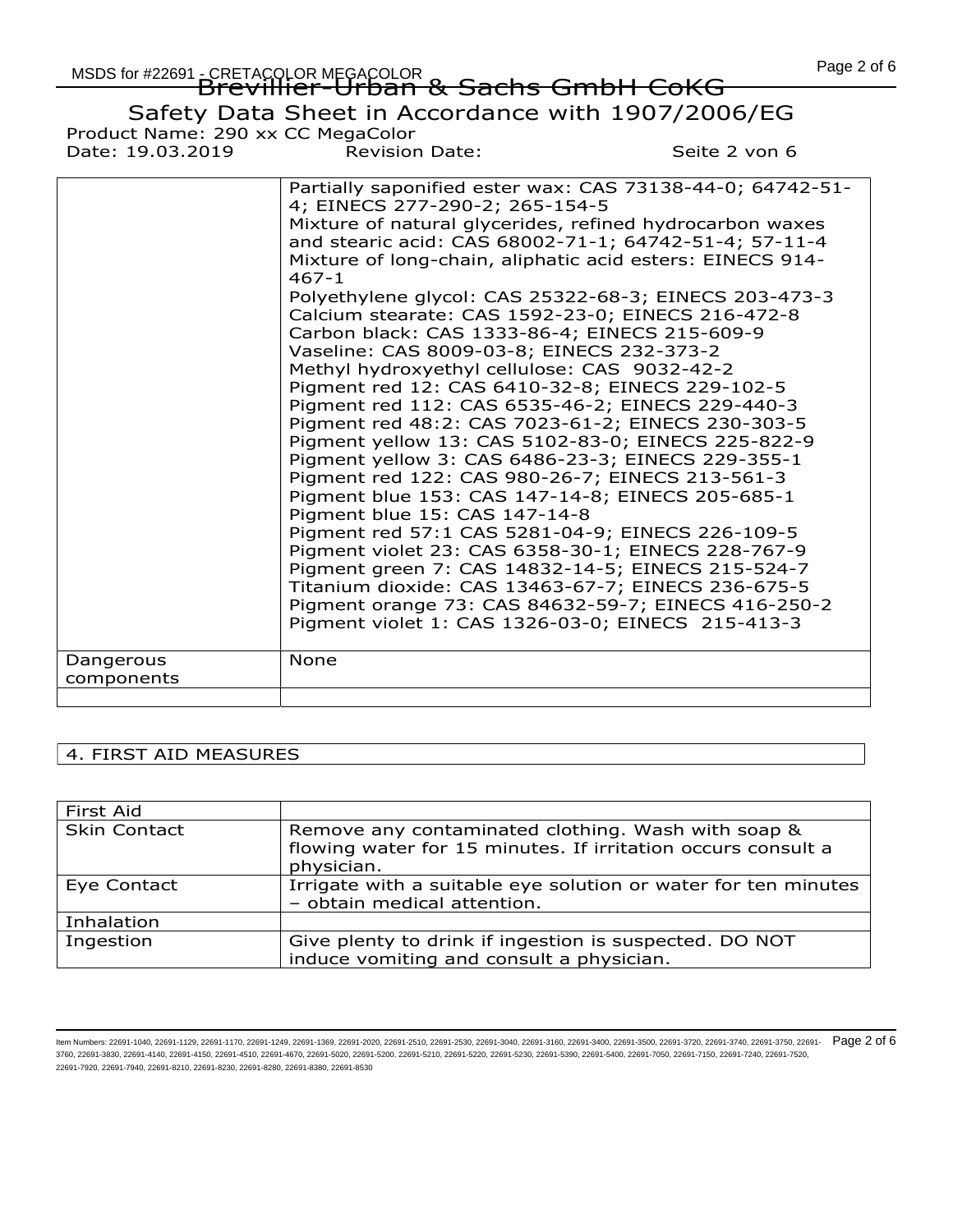# MSDS for #22691 - CRETACOLOR MEGACOLOR A COMPUTER CONTROLLY CONTROLLY CONTROLLY CONTROLLY CONTROLLY CONTROLLY CONTROLLY CONTROLLY CONTROLLY CONTROLLY CONTROLLY CONTROLLY CONTROLLY CONTROLLY CONTROLLY CONTROLLY CONTROLLY CO

EREIAULOR MEGALOLOR<br>Brevillier-Urban & Sachs GmbH CoKG

# Safety Data Sheet in Accordance with 1907/2006/EG

Product Name: 290 xx CC MegaColor Date: 19.03.2019 Revision Date: Seite 3 von 6

#### 5. FIRE-FIGHTING MEASURES

| Hazard                     | Explosive Limits: none                                                                                             |
|----------------------------|--------------------------------------------------------------------------------------------------------------------|
| <b>Extinguishing Media</b> | Alcohol resistance foam, water spray or fog. Dry chemical<br>powder, carbon dioxide, sand or earth may be used for |
|                            | small fires only.                                                                                                  |
| Media to avoid             |                                                                                                                    |
| <b>Hazardous</b>           | Carbon Monoxide (co) can form with incomplete                                                                      |
| Combustion                 | combustion.                                                                                                        |
| Products                   | Some Oxides of Nitrogen (NOx) and Sulphur (SOx) could be                                                           |
|                            | formed.                                                                                                            |
|                            | Complete combustion will yield primarily Carbon Dioxide                                                            |
|                            | (CO2) and water.                                                                                                   |
| Protective                 | Fire fighters should wear proper protective equipment and                                                          |
| Equipment                  | selfcontained breathing apparatus with full face-piece                                                             |
| Additional                 | Move exposed containers from fire area if it can be done                                                           |
| Information                | without risk.                                                                                                      |
|                            | Use water to keep fire-exposed containers cool.                                                                    |

#### 6. ACCIDENTAL RELEASE MEASURES

| Personal<br>Precautions      | Avoid contact with skin and eyes.                                                                                                  |
|------------------------------|------------------------------------------------------------------------------------------------------------------------------------|
| Environmental<br>Precautions | Prevent contamination of soil and water.<br>Refer to Sections 8.0 and 13.0 for additional information on<br>Exposure and Disposal. |

#### 7. HANDLING AND STORAGE

| Handling | Avoid contact with eyes, skin and clothing, avoid ingestion<br>and inhalation.                                                  |
|----------|---------------------------------------------------------------------------------------------------------------------------------|
| Storage  | Keep away from direct sunlight and other sources of heat.<br>Keep away from oxidizing agents. Do not smoke in storage<br>areas. |
| Product  | Do not empty into drains.<br>Store at 25° C under dry conditions.                                                               |

#### 8. EXPOSURE CONTROLS/PERSONAL PROTECTION

Exposure Limit | Not available

ltem Numbers: 22691-1040, 22691-1129, 22691-1170, 22691-1249, 22691-1369, 22691-2020, 22691-2510, 22691-3300, 22691-3700, 22691-3400, 22691-3400, 22691-3720, 22691-3740, 22691-3740, 22691-3750, 22691-3750, 22691-3750, 2269 3760, 22691-3830, 22691-4140, 22691-4150, 22691-4510, 22691-4670, 22691-5020, 22691-5200, 22691-5210, 22691-5220, 22691-5230, 22691-5390, 22691-5400, 22691-7050, 22691-7150, 22691-7240, 22691-7520, 22691-7920, 22691-7940, 22691-8210, 22691-8230, 22691-8280, 22691-8380, 22691-8530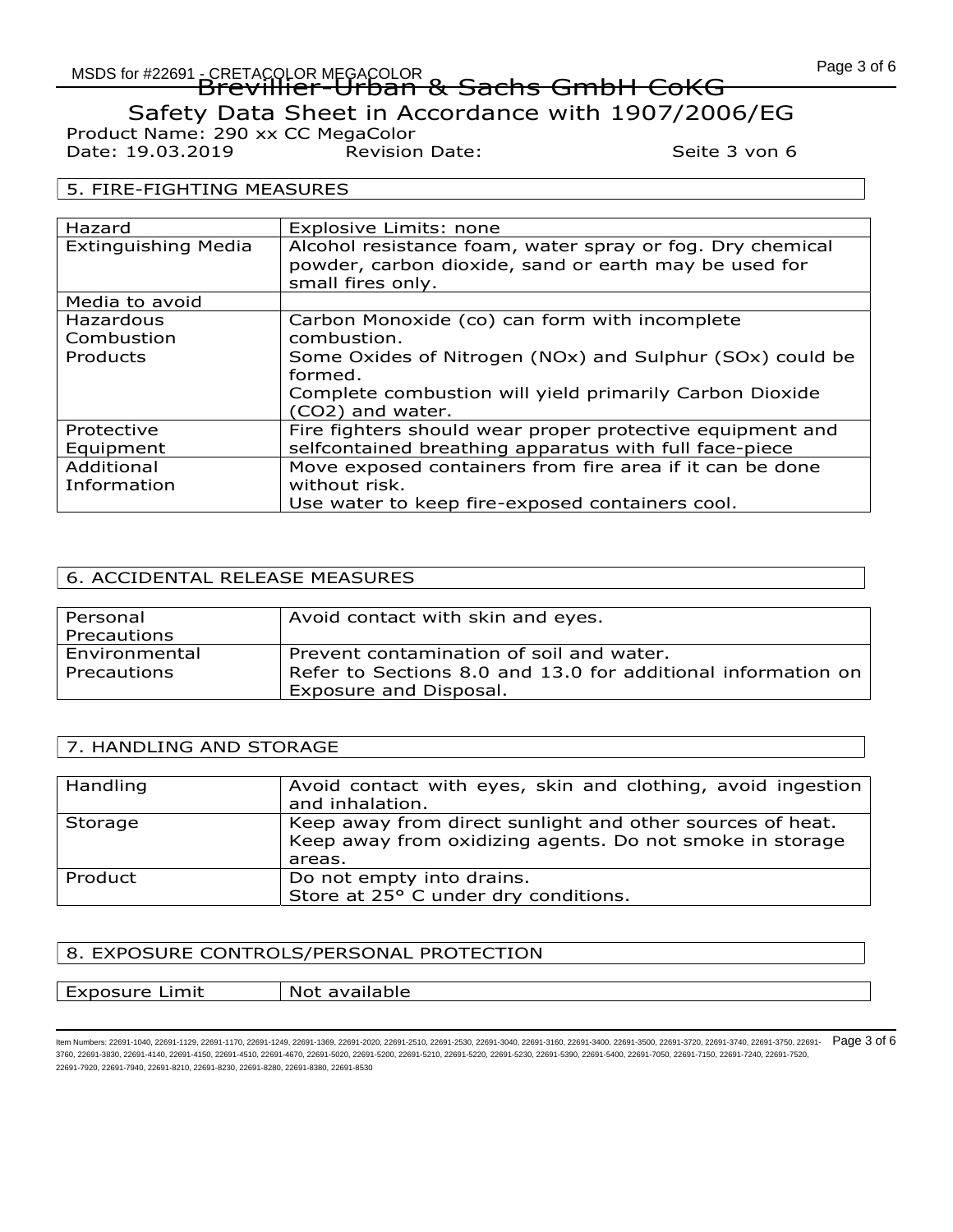# EREIAULOR MEGALOLOR<br>Brevillier-Urban & Sachs GmbH CoKG

Safety Data Sheet in Accordance with 1907/2006/EG

Product Name: 290 xx CC MegaColor Date: 19.03.2019 Revision Date: Seite 4 von 6

| Values                     |                                               |
|----------------------------|-----------------------------------------------|
| Exposure control           | Not available                                 |
| <b>Personal Protection</b> |                                               |
| <b>Hand Protection</b>     |                                               |
| Eye Protection             |                                               |
| <b>Skin Protection</b>     |                                               |
| Additional                 | Do not permit smoking whilst product is used. |
| Environmental              | See Section 12 for detailed information       |
| Exposure                   |                                               |

#### 9. PHYSIKAL AND CHEMICAL PROPERTIES

| <b>Odour Ethereal</b>       | Colored solid                                |
|-----------------------------|----------------------------------------------|
| Appearance                  |                                              |
| Colour                      | As per color                                 |
| Ph Value                    | Not applicable                               |
| Boiling Point / Range       | Not applicable                               |
| Flash Point                 | Not applicable                               |
| Auto-ignition               |                                              |
| <b>Explosive Properties</b> | This preparation is not considered explosive |
| <b>Explosive Limits:</b>    | Not applicable                               |
| Vapour Pressure             | None                                         |
| <b>Relative Density</b>     |                                              |
| Solubility                  | Not dispersible                              |
| <b>Viscosity</b>            | Not applicable                               |
| <b>Water Solubility</b>     | Not dispersible                              |

## 10. STABILITY AND REACTIVITY

| <b>Conditions to Avoid</b> | Considered a Stable Product.                              |
|----------------------------|-----------------------------------------------------------|
| Materials to Avoid         | Can also react with acid chlorides, acid anhydrides.      |
| Hazardous                  | May give of irritant / toxic fumes if involved in a fire. |
| Decomposition              | Primarily forms oxides of carbon during combustion.       |

# 11. TOXIOLOGICAL INFORMATION

| <b>Acute Effects</b> | Eyes may cause Lacrimation, Redness, Pain, Blurred Vision |
|----------------------|-----------------------------------------------------------|
|                      | Ingestion may cause abdominal Pain, Sore Throat,          |
|                      | I Drowsiness, Headache                                    |

ltem Numbers: 22691-1140, 22691-1129, 22691-1170, 22691-1249, 22691-1369, 22691-2020, 22691-2510, 22691-3730, 22691-3700, 22691-3400, 22691-3400, 22691-3720, 22691-3720, 22691-3740, 22691-3750, 22691-3750, 22691-3740, 2269 3760, 22691-3830, 22691-4140, 22691-4150, 22691-4510, 22691-4670, 22691-5020, 22691-5200, 22691-5210, 22691-5220, 22691-5230, 22691-5390, 22691-5400, 22691-7050, 22691-7150, 22691-7240, 22691-7520, 22691-7920, 22691-7940, 22691-8210, 22691-8230, 22691-8280, 22691-8380, 22691-8530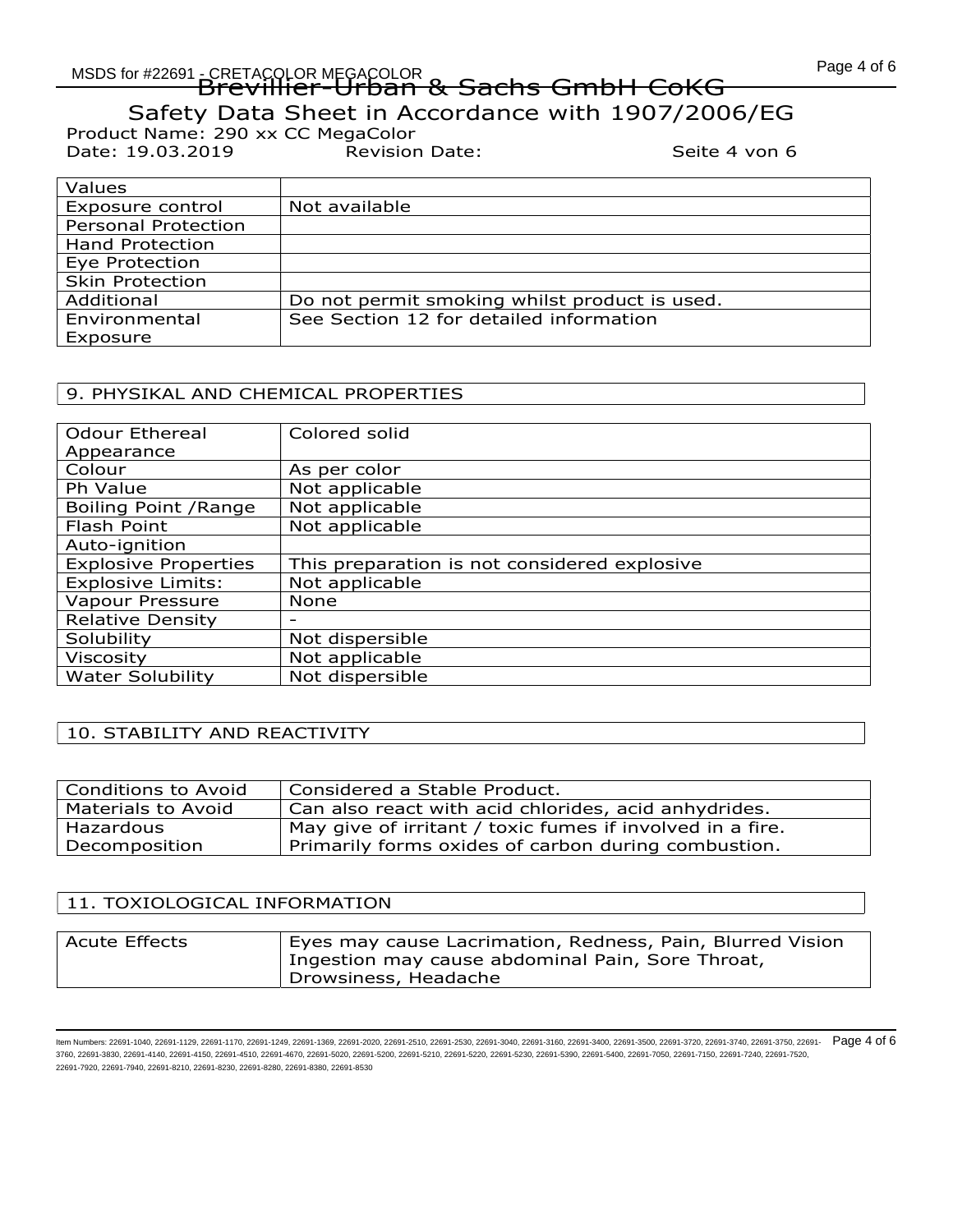Product Name: 290 xx CC MegaColor Date: 19.03.2019 Revision Date: Seite 5 von 6

| Target Organ Effects   Sensitisation Allergic skin reaction / dermatitis could occur |
|--------------------------------------------------------------------------------------|
| with misuse of this preparation.                                                     |

#### 12. ECOLOGICAL INFORMATION

| Eco toxicity          | Not applicable |
|-----------------------|----------------|
| Mobility              | Not applicable |
| Persistence and       | Biodegradable  |
| Degradability         |                |
| Bio accumulative      | Not applicable |
| potential             |                |
| Other Adverse effects | Not applicable |

#### 13. DISPOSAL CONSIDERATIONS

Dispose of spilled material and containers in accordance with State and Local regulations for waste. State or Local regulations are complex and subject to change so should be consulted by the owner of the waste prior to disposal.

#### 14. TRANSPORT INFORMATION

| ' UN No:         |                                                         |
|------------------|---------------------------------------------------------|
| Proper Shipping  |                                                         |
| Name:            |                                                         |
| ADR, IATA, IMDG! | Not classified as dangerous in the meaning of transport |

## 15. REGULATORY INFORMATION

| Hazard Symbol | <b>None</b> |
|---------------|-------------|
| '-H-phrases   | None        |
| -P-Phrases    | None        |
|               |             |
|               |             |
|               |             |

## 16. OTHER INFORMATIONS

#### Short cuts und acronyms:

ltem Numbers: 22691-1040, 22691-1129, 22691-1170, 22691-1249, 22691-1369, 22691-2020, 22691-2510, 22691-3730, 22691-3700, 22691-3400, 22691-3500, 22691-3720, 22691-3740, 22691-3740, 22691-3750, 22691-3750, 22691-3740, 2269 3760, 22691-3830, 22691-4140, 22691-4150, 22691-4510, 22691-4670, 22691-5020, 22691-5200, 22691-5210, 22691-5220, 22691-5230, 22691-5390, 22691-5400, 22691-7050, 22691-7150, 22691-7240, 22691-7520, 22691-7920, 22691-7940, 22691-8210, 22691-8230, 22691-8280, 22691-8380, 22691-8530